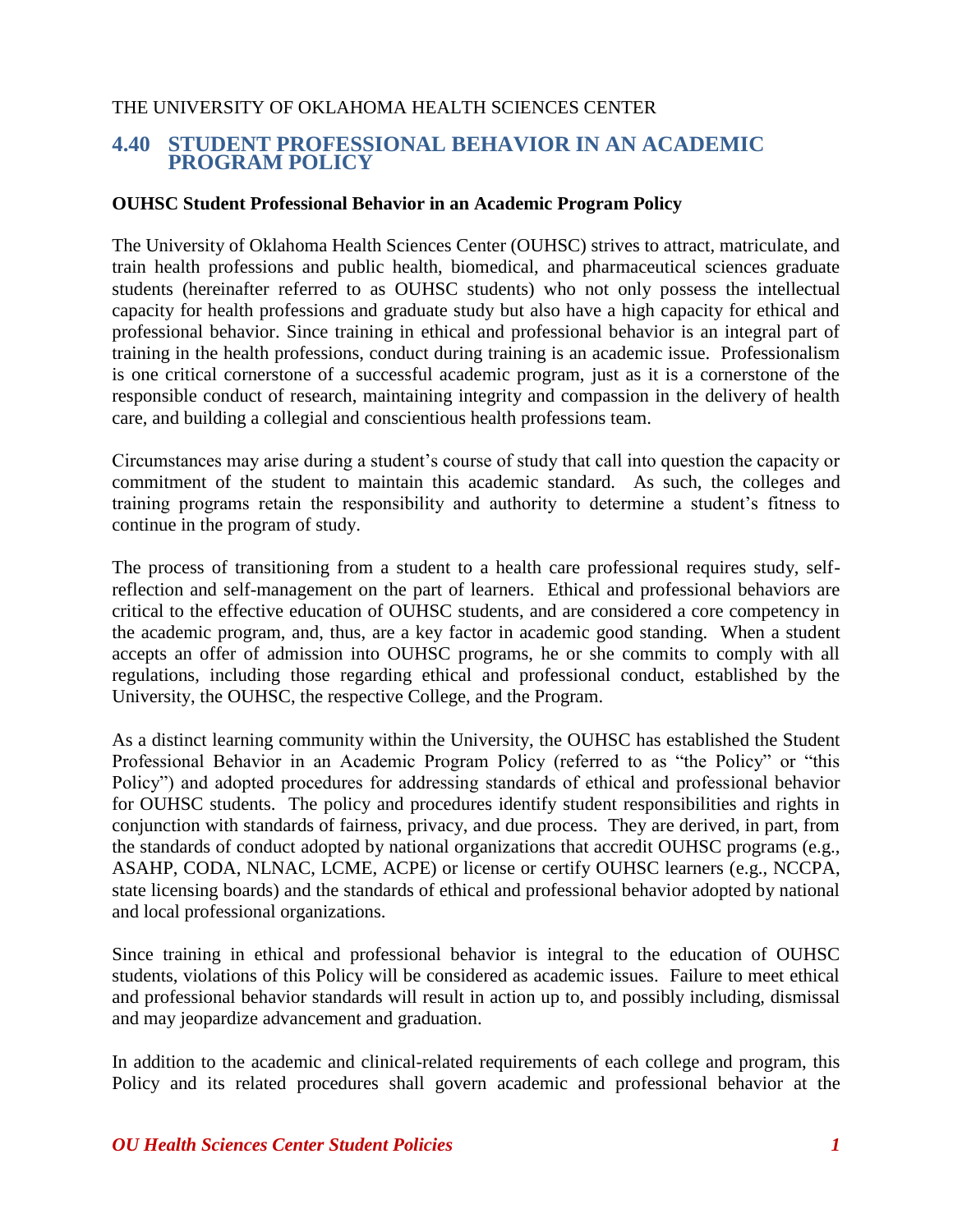OUHSC. In the event any OUHSC college and/or health professions program develops a statement of principles and responsibilities related to standards of ethical and professional behavior specific to its respective profession, such statements must conform to the Policy and its procedures.

This Policy is not intended to address the types of student conduct violations described in the University of Oklahoma Student Rights and Responsibilities Code, Section VI 1-22; academic misconduct, as described in Section 4.18 and Appendix C of the OUHSC Faculty Handbook. For cases in which both the Student Rights and Responsibilities Code and the Student Professional Behavior in an Academic Program Policy may apply, this Student Professional Behavior in an Academic Program Policy shall take precedence.

# **4.40.1 Objectives:**

- 1. To document the priority placed by the Health Sciences Center on the academic standards related to student ethical and professional behavior.
- 2. To provide students, faculty, and staff with clear articulation of the expectations regarding student ethical and professional behavior.
- 3. To provide the OUHSC colleges with clearly articulated authority to act when dealing with student ethical and professional behavior issues.
- 4. To identify procedures for managing and addressing student ethical and professional behavior issues.
- 5. To ensure standards of fairness, privacy, and certain processes are applied, as applicable.

# **4.40.2 Scope:**

All OUHSC students are expected to demonstrate high standards of ethical and professional behavior in all educational and clinical settings, including but not limited to:

- 1. classroom-based milieu (e.g., classrooms, lecture halls, laboratories, on-line and technologybased classes);
- 2. professional and clinical sites that are part of the learning program (e.g., hospitals, clinics, community health centers, ambulatory settings);
- 3. other settings not part of the formal learning program but which contribute to the learning process (e.g., student-run special interest group meetings and activities, clubs and governance structures, interactions with University or OUHSC administrators and other members of the campus community); and
- 4. Other settings as described below:

This Policy is intended to guide the ethical and professional behavior of students studying in the OUHSC programs. It is not intended to directly guide or address behavior that is a part of a student's private life, but such behavior may come to the attention of the OUHSC in several ways and become the focus of a Policy investigation or charge:

(a) Conduct may be reported to a member of the faculty or administration by a variety of sources (e.g., police, friends, parents, other agencies) that raises a concern about the student's capacity to continue his or her studies. If such reported conduct raises a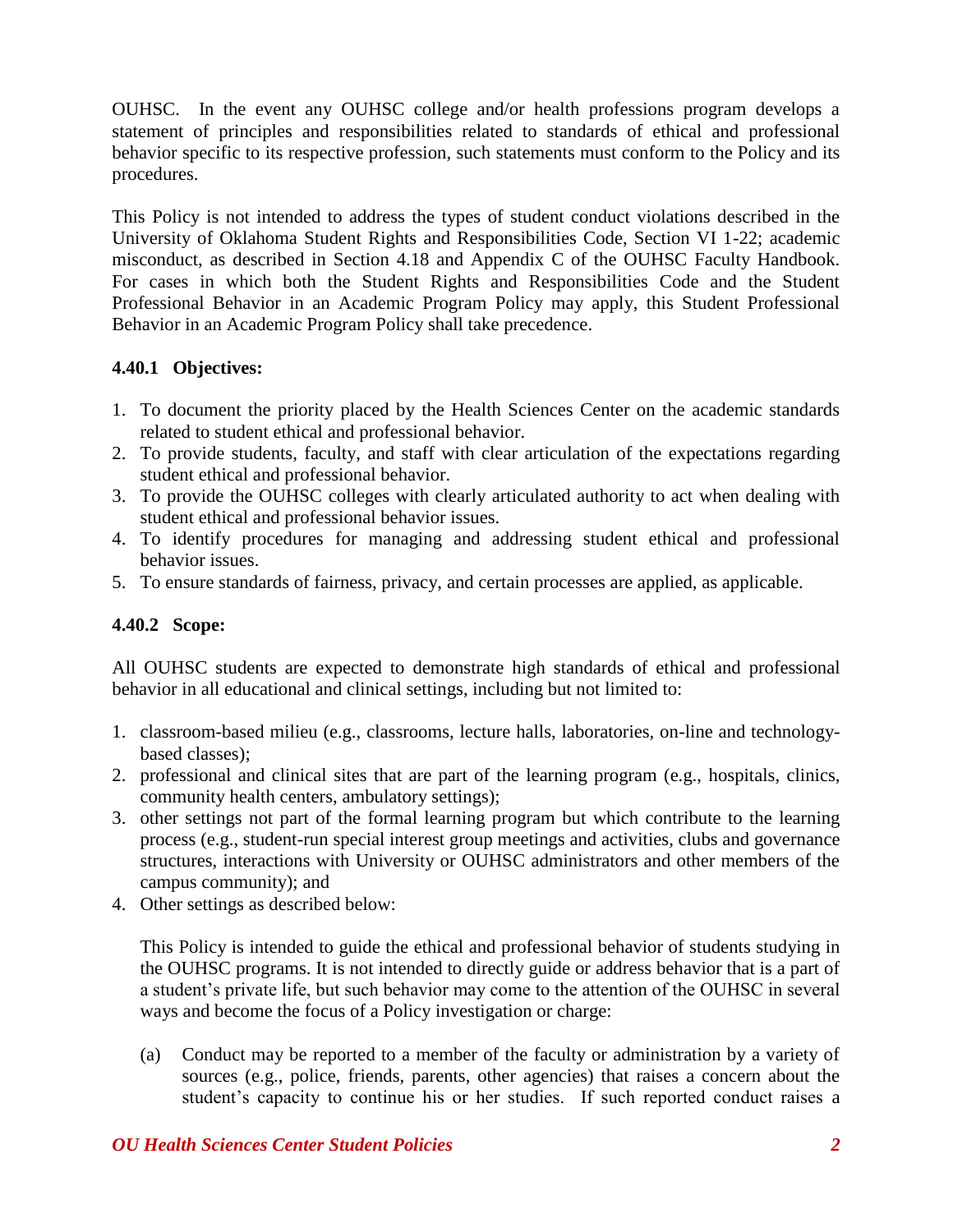concern about the safety of the student or the safety of others that the student may have contact with at the institution or includes behavior that could indicate an issue with moral, ethical, or personal values that would preclude satisfactory functioning in the discipline, an investigation may be conducted and action taken on the basis of the investigation.

- (b) If a student is charged with an offense in the civil justice system and the University becomes aware of and verifies this circumstance through self-report of the student or a reliable, verified source , the University may elect to not pursue an investigation until the outcome of the civil court proceeding is known, unless the alleged offense is such that allowing the student to continue his or her studies could be detrimental to the safety of patients or others, as determined by the OUHSC Vice Provost for Academic Affairs.
- (c) If a student is charged with a criminal offense, he or she is obligated to report this to the college Dean immediately. If a matriculating student has been charged with a criminal offense between the time he/she wrote an application and the time he/she arrives at school, or at any time while a student, he/she must inform the Dean of the charges before the first day of classes. If the University later discovers that a student withheld disclosure of a criminal charge, he/she may be subject to immediate dismissal by the Dean. Depending upon the nature of the criminal charge, the student may not be allowed to continue the course of study until there is final disposition of the criminal charge either by verdict, plea, or dismissal. This is consistent with the obligation of the University to ensure the safety of patients and others.

OUHSC students are expected to hold themselves to the highest standards of ethical and professional conduct. As part of their education and training, these students must begin to practice professional behaviors that they will uphold for the rest of their professional lives. Fundamental attributes of professionalism and ethical and professional behavior include, but are not limited to, honesty and integrity, dedicated desire to learn and respect for the academic process, concern for the welfare of patients and their families, a commitment to patient confidentiality, respect for the rights of others, emotional maturity, and self-discipline.

While not all inclusive, examples of unacceptable ethical and professional behavior include but are not limited to the following:

- Lack of integrity and honesty (e.g., lying about, misrepresenting, or not reporting information about care given, clinic errors, or any action related to clinic functions; acting outside the scope of his/her role in a clinical, academic, professional or administrative setting). **NOTE:** Allegations of academic misconduct, including but not limited to cheating, plagiarism, fabrication, fraud, destruction, bribery or intimidation, assisting others in any act proscribed by the Academic Misconduct Code, or attempting to engage in such acts, as defined under the Academic Misconduct Code are addressed in the Academic Misconduct Code.
- Failure to demonstrate professional demeanor or concern for patient safety (e.g., use of offensive language and gestures, being under the influence of alcohol or drugs in the educational or clinic setting)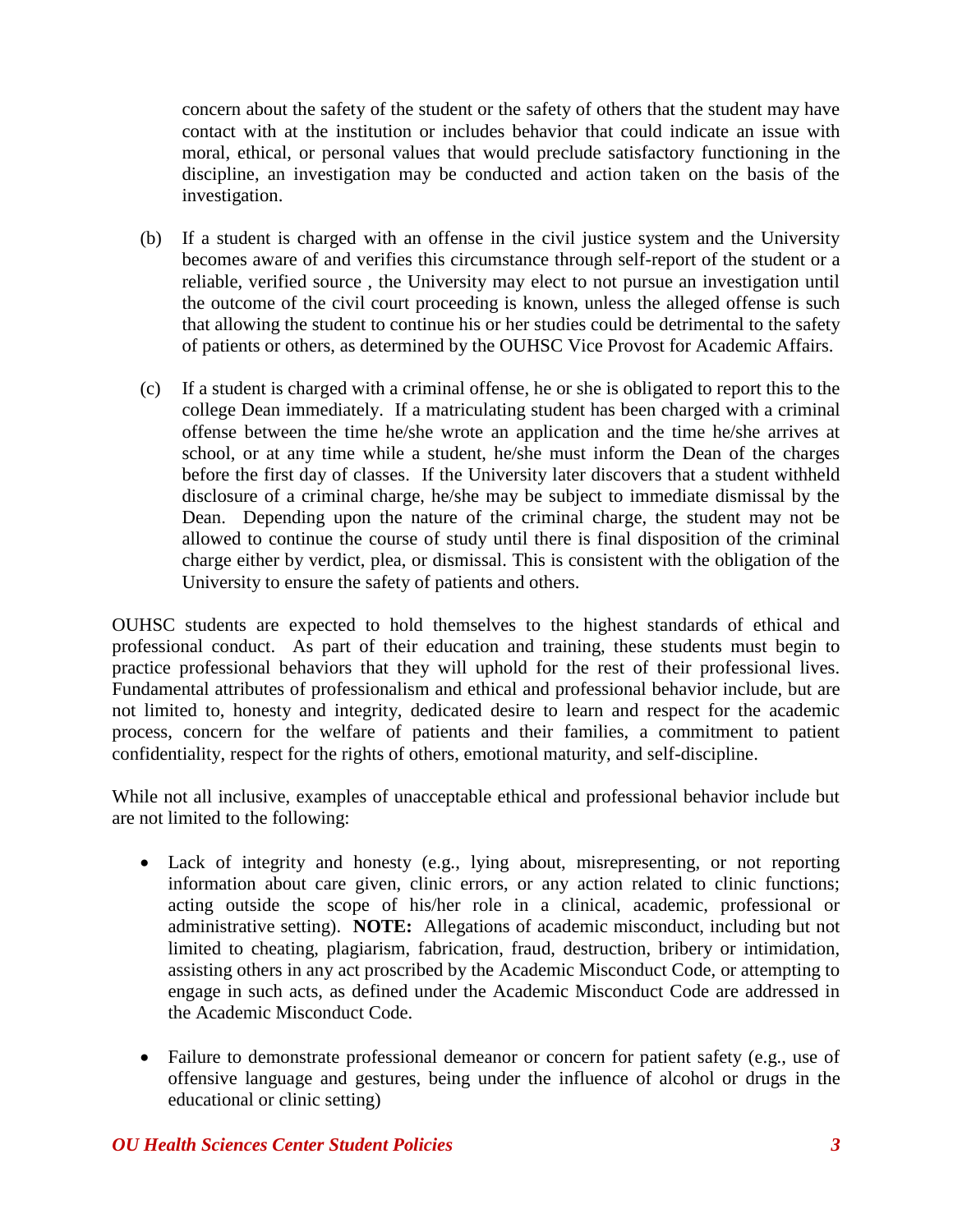- Unmet professional responsibility (e.g., not contributing to an atmosphere conducive to learning due to poor attendance, punctuality issues, and/or distracting, or insensitive behavior in class, lab, or clinic; poor personal hygiene; needing continual reminders to complete responsibilities in a timely manner; not responding to requests [written, verbal, e-mail, telephone] in a timely manner; breaching patient confidentiality)
- Exhibiting disruptive behavior (e.g., pushing, punching, throwing things, making inappropriate gestures, threats, verbal intimidation, language that belittles or demeans, negative comments with racial, ethnic, religious, age, gender or sexual overtones, making impertinent or inappropriate written entries in the medical record or making statements attacking students, faculty or staff)
- Lack of effort toward self-improvement and adaptability (e.g., resistant or defensive in accepting constructive criticism; remaining unaware of own inadequacies; resisting considering or making suggested changes to improve learning, behavior, or performance; not accepting responsibility for errors or failure; abusive or inappropriately critical, arrogant)
- Lack of respect for cultural diversity (e.g., inappropriate interpersonal interaction with respect to age, culture, race, religion, ethnic origin, gender, sexual orientation)
- Exhibiting diminished relationships with members of the health care team (e.g., not functioning appropriately within the health care team or not demonstrating the ability to collaborate with fellow students, staff)
- Exhibiting diminished relationships with patients and families (e.g., insensitive to the patient's or family's needs, inappropriate personal relationships with patients or members of their families, lack of empathy)
- Failure to maintain and safeguard the confidentiality of patient and research participant information, including paper and electronic records, verbal communications, and social networking and electronic media sites
- Failure to comply with college and program academic and clinical-related requirements (e.g., training, immunization, HIPAA)

## **4.40.3 Procedures for Handling Breaches of Ethical and Professional Behavior Standards**

Violations of this Policy will be handled as follows:

#### 1. **Who May File**

Complaints about possible breaches of ethical and professional behavior may be initiated by individuals within the College or Department/Section (students, faculty, staff, and administration) or by external sources (patients, families, visitors, extramural rotation sites,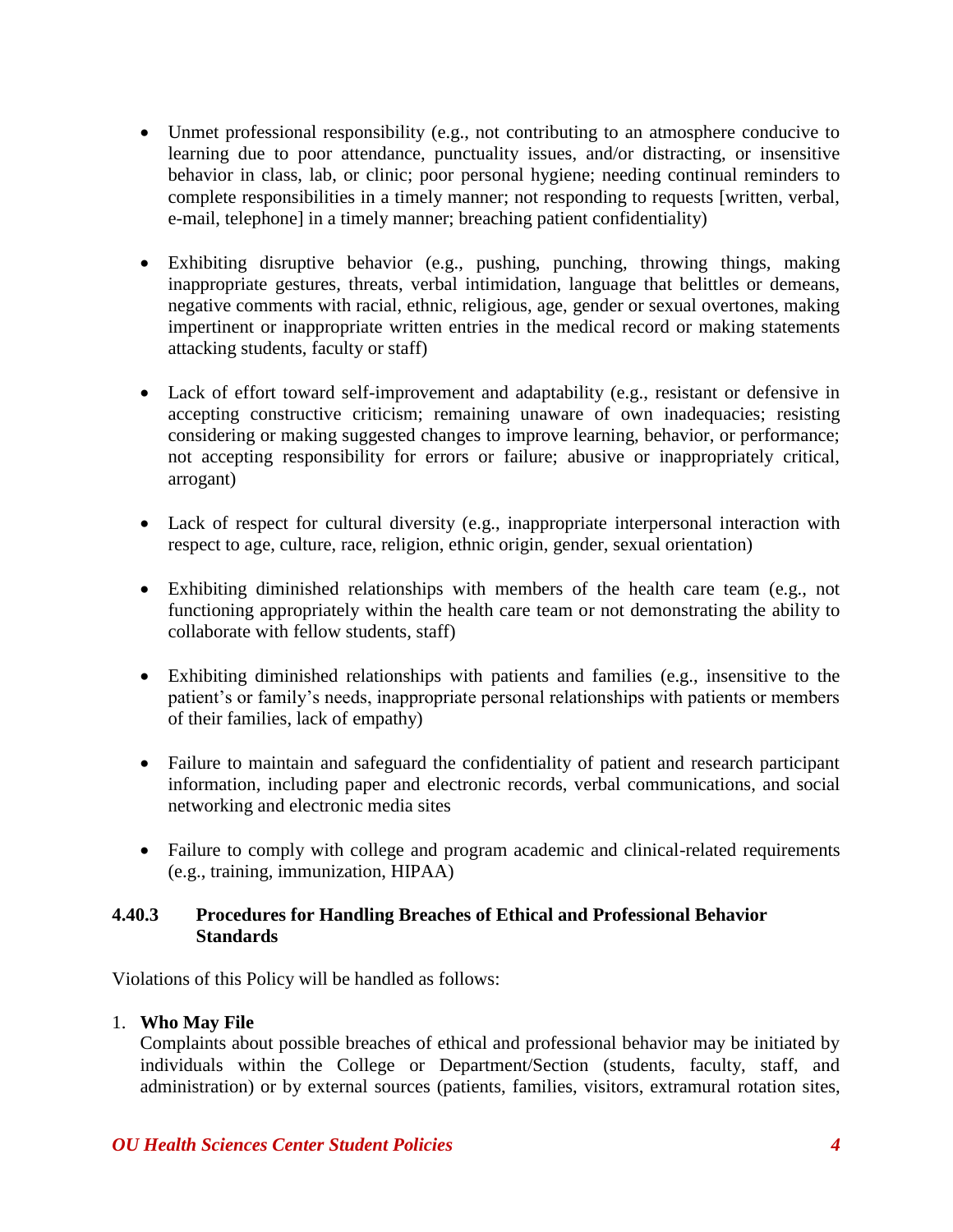other agencies with which a student has had contact). If reported elsewhere, the initial complaint should be promptly forwarded to the student's program director or assistant/associate dean of student affairs or directly to the Dean of the College. The formal complaint must be in writing, with a brief description of the evidence, and submitted within 10 University business days after discovery of the incident, exclusive of University breaks and academic intercessions.

### 2. **Complaints Review and Investigation; Sanctions**

Any egregious unethical or unprofessional behavior must be reported to the Dean and could result in the student's being immediately suspended or dismissed from the program. Examples of egregious or unprofessional behavior would include but are not limited to patient endangerment, unacceptable patient management, inappropriate alteration of patient records, or behavior that poses a danger to persons or property or an ongoing threat of or disruption of the academic process. The Dean must consult with the Vice Provost for Academic Affairs, Legal Counsel and other officials as appropriate to determine if the matter should proceed under other applicable University policies. Should the Dean take the immediate action of suspending or dismissing a student from the program, the student may request a hearing under the Academic Appeals Board process, as described in Section 3 below.

For less egregious unethical and unprofessional behavior, rather than filing a formal complaint about professional behavior, the faculty member or program director may conclude (but is not required to conclude) that the incident is more appropriately treated as an instructional rather than a disciplinary matter. In such cases, the faculty member or program director will contact the student directly to discuss the issue, provide feedback, and make suggestions for how the behavior at issue can be improved. If the faculty member or program director believes that an effective resolution resulted from meeting with the student, no further action is required. The incident shall be documented in the student's file and may be used in the future, where applicable, to indicate a pattern, practice, failure to benefit from redirection.

In the event that the faculty member or program director determines that giving the student feedback about issues of concern was not successful in resolving the issue or if the behavior is of a significant or serious nature (but not warranting immediate suspension or dismissal), a Professionalism Concerns Report (PCR) will be completed by the faculty member or program director. The focus of this PCR process is educational, with the goal of helping the health professions student move forward successfully in coursework, clinical practice experience, and interactions within the Health Sciences Center community.

A PCR must be filed with the college's assistant/associate dean of student affairs within 10 University business days from the time the behavior was observed or reported, exclusive of University breaks and academic intercessions.

Following receipt of the PCR, the college's assistant/associate dean of student affairs will meet with the student to discuss ways in which the unprofessional behavior can be improved, thus allowing the student adequate opportunity to make appropriate behavioral changes. The student will be asked to sign the PCR to acknowledge that the PCR has been reviewed and